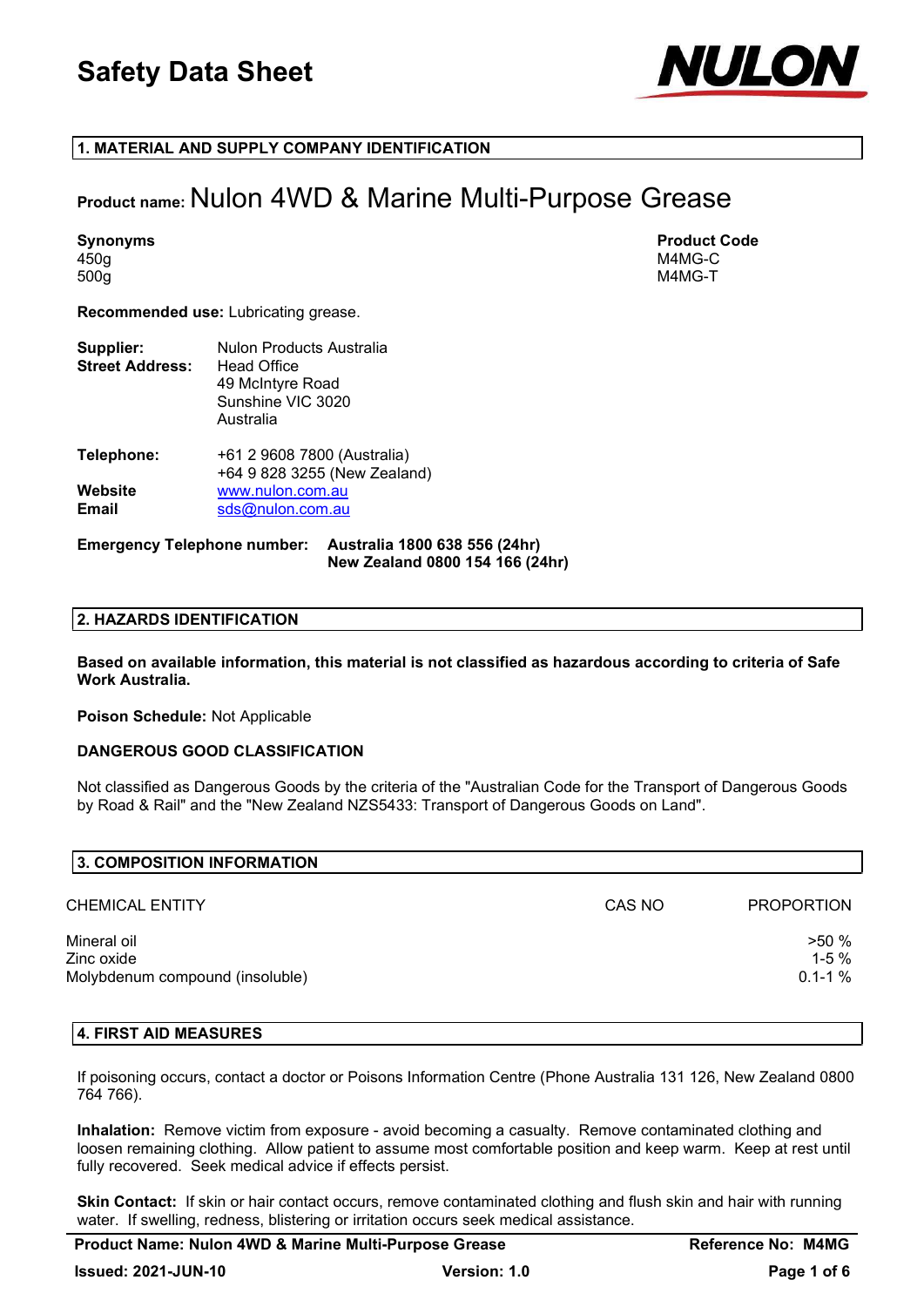

Eye contact: If in eyes wash out immediately with water. In all cases of eye contamination it is a sensible precaution to seek medical advice.

Ingestion: Rinse mouth with water. If swallowed, do NOT induce vomiting. Give a glass of water to drink. Never give anything by the mouth to an unconscious patient. If vomiting occurs give further water. Seek medical advice.

Notes to physician: Treat symptomatically.

## 5. FIRE FIGHTING MEASURES

Hazchem Code: Not applicable.

Suitable extinguishing media: If material is involved in a fire use water fog (or if unavailable fine water spray), alcohol resistant foam, standard foam, dry agent (carbon dioxide, dry chemical powder).

Specific hazards: Combustible material.

Fire fighting further advice: On burning or decomposing may emit toxic fumes. Fire fighters to wear selfcontained breathing apparatus and suitable protective clothing if risk of exposure to vapour or products of combustion or decomposition.

## 6. ACCIDENTAL RELEASE MEASURES

## SMALL SPILLS

Wear protective equipment to prevent skin and eye contamination. Avoid inhalation of vapours or dust. Wipe up with absorbent (clean rag or paper towels). Collect and seal in properly labelled containers or drums for disposal.

## LARGE SPILLS

Clear area of all unprotected personnel. Slippery when spilt. Avoid accidents, clean up immediately. Wear protective equipment to prevent skin and eye contamination and the inhalation of dust. Work up wind or increase ventilation. Cover with damp absorbent (inert material, sand or soil). Sweep or vacuum up, but avoid generating dust. Collect and seal in properly labelled containers or drums for disposal. If contamination of crops, sewers or waterways has occurred advise local emergency services.

## Dangerous Goods – Initial Emergency Response Guide No: Not applicable

## 7. HANDLING AND STORAGE

Handling: Avoid eye contact and repeated or prolonged skin contact. Avoid inhalation of dust.

Storage: Store in a cool, dry, well-ventilated place and out of direct sunlight. Store away from foodstuffs. Store away from incompatible materials described in Section 10. Store away from sources of heat and/or ignition. Keep container standing upright. Keep containers closed when not in use - check regularly for spills.

## 8. EXPOSURE CONTROLS / PERSONAL PROTECTION

## National occupational exposure limits:

|                                         | TWA                      |       | <b>STEL</b>    |       | <b>NOTICES</b> |
|-----------------------------------------|--------------------------|-------|----------------|-------|----------------|
|                                         | ppm                      | ma/m3 | ppm            | ma/m3 |                |
| Molybdenum, insoluble compounds (as Mo) | $\overline{\phantom{0}}$ | 10    | ۰              | -     | -              |
| Oil mist, refined mineral               | -                        |       | $\blacksquare$ | -     | -              |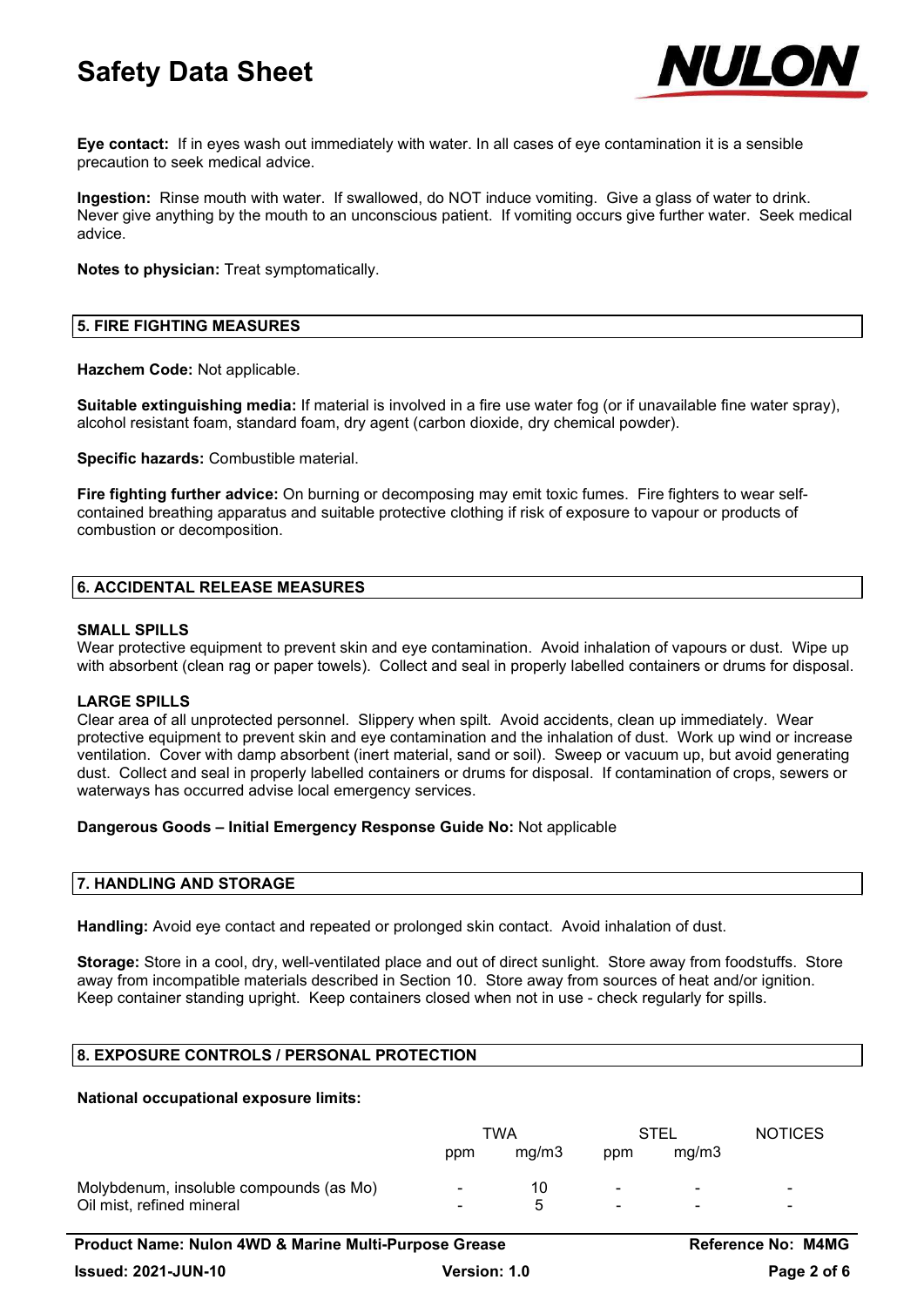zinc oxide (dust) and the set of the set of the set of the set of the set of the set of the set of the set of the set of the set of the set of the set of the set of the set of the set of the set of the set of the set of th Zinc oxide (fume) and the set of the set of the set of the set of the set of the set of the set of the set of the set of the set of the set of the set of the set of the set of the set of the set of the set of the set of th



As published by Safe Work Australia.

TWA - The time-weighted average airborne concentration over an eight-hour working day, for a five-day working week over an entire working life.

STEL (Short Term Exposure Limit) - the average airborne concentration over a 15 minute period which should not be exceeded at any time during a normal eight-hour workday.

These Exposure Standards are guides to be used in the control of occupational health hazards. All atmospheric contamination should be kept too as low a level as is workable. These exposure standards should not be used as fine dividing lines between safe and dangerous concentrations of chemicals. They are not a measure of relative toxicity.

If the directions for use on the product label are followed, exposure of individuals using the product should not exceed the above standard. The standard was created for workers who are routinely, potentially exposed during product manufacture.

Biological Limit Values: As per the "National Model Regulations for the Control of Workplace Hazardous Substances (Safe Work Australia)" the ingredients in this material do not have a Biological Limit Allocated.

Engineering Measures: Ensure ventilation is adequate to maintain air concentrations below Exposure Standards. Use only in well ventilated areas. Avoid generating and inhaling dusts. Use with local exhaust ventilation or while wearing dust mask.

Personal Protection Equipment: SAFETY SHOES, OVERALLS, GLOVES, SAFETY GLASSES.

Wear safety shoes, overalls, gloves, safety glasses. Available information suggests that gloves made from nitrile rubber should be suitable for intermittent contact. However, due to variations in glove construction and local conditions, the user should make a final assessment. Always wash hands before smoking, eating, drinking or using the toilet. Wash contaminated clothing and other protective equipment before storing or re-using.

Hygiene measures: Keep away from food, drink and animal feeding stuffs. When using do not eat, drink or smoke. Wash hands prior to eating, drinking or smoking. Avoid contact with clothing. Avoid eye contact and repeated or prolonged skin contact. Avoid inhalation of dust. Ensure that eyewash stations and safety showers are close to the workstation location.

## 9. PHYSICAL AND CHEMICAL PROPERTIES

| Form:   | Grease                 |
|---------|------------------------|
| Colour: | Off-white              |
| Odour:  | Mild petroleum/solvent |

| Solubility in water:                    | Insoluble        |
|-----------------------------------------|------------------|
| Density:                                | 0.95             |
| <b>Relative Vapour Density (air=1):</b> | N Av             |
| Vapour Pressure (20 °C):                | N Av             |
| Flash Point (°C):                       | 204.44           |
| Flammability Limits (%):                | N Av             |
| <b>Boiling Point/Range (°C):</b>        | N Av             |
| pH:                                     | N Av             |
| <b>Viscosity:</b>                       | >22 mm2/s @ 40°C |
| Total VOC (g/Litre):                    | N Av             |

(Typical values only - consult specification sheet)  $N Av = Not available$ . N App = Not applicable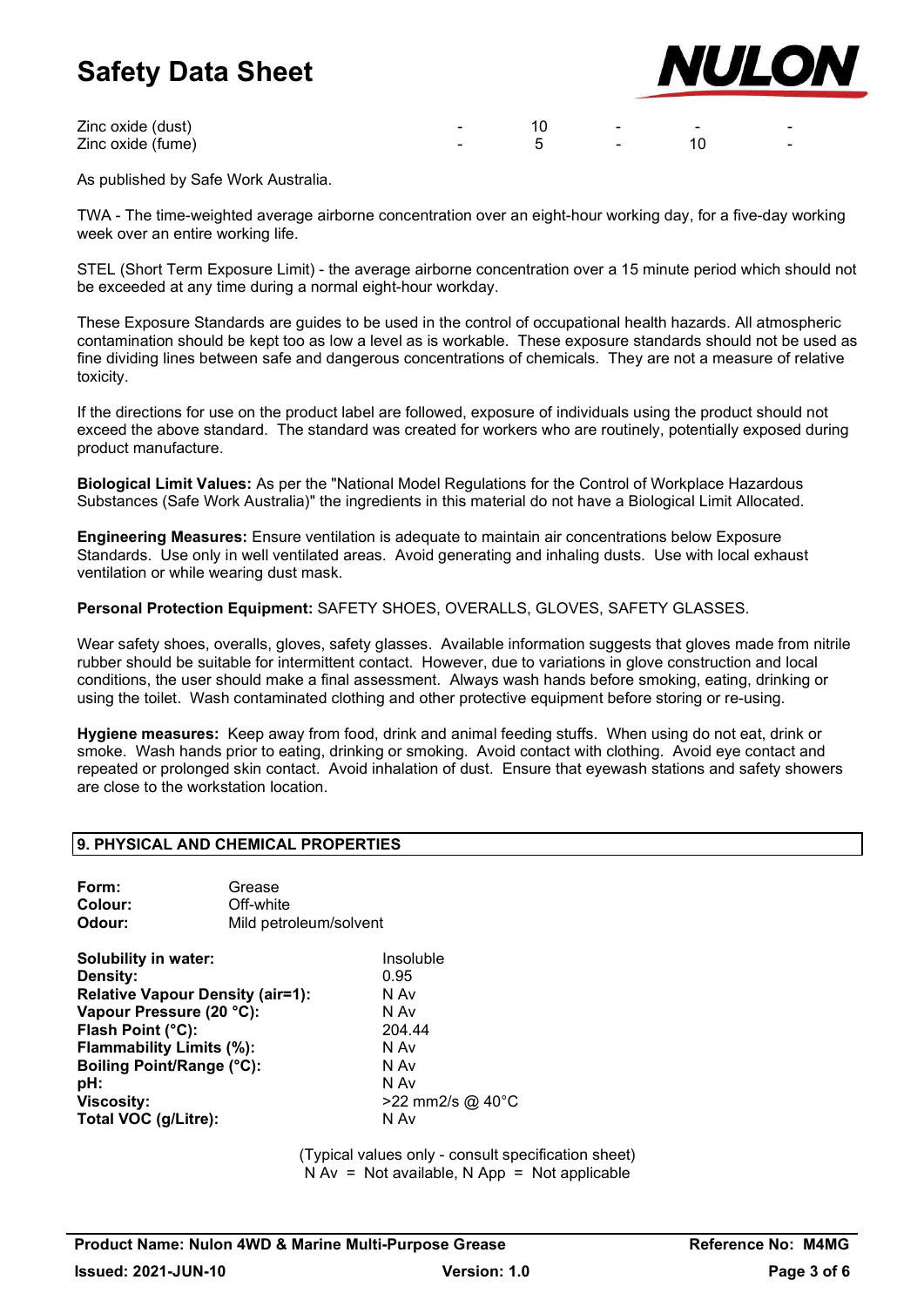

## 10. STABILITY AND REACTIVITY

Chemical stability: This material is thermally stable when stored and used as directed.

Conditions to avoid: Elevated temperatures and sources of ignition.

Incompatible materials: Oxidising agents.

Hazardous decomposition products: Oxides of carbon and nitrogen, smoke and other toxic fumes.

Hazardous reactions: No known hazardous reactions.

## 11. TOXICOLOGICAL INFORMATION

No adverse health effects expected if the product is handled in accordance with this Safety Data Sheet and the product label. Symptoms or effects that may arise if the product is mishandled and overexposure occurs are:

## Acute Effects

Inhalation: Material may be an irritant to mucous membranes and respiratory tract.

Skin contact: Contact with skin may result in irritation.

Ingestion: Swallowing can result in nausea, vomiting and irritation of the gastrointestinal tract.

Eye contact: May be an eye irritant. Exposure to the dust may cause discomfort due to particulate nature. May cause physical irritation to the eyes.

## Acute toxicity

Inhalation: This material has been classified as non-hazardous. Acute toxicity estimate (based on ingredients): >5 mg/L

Skin contact: This material has been classified as non-hazardous. Acute toxicity estimate (based on ingredients): >2,000 mg/Kg

Ingestion: This material has been classified as non-hazardous. Acute toxicity estimate (based on ingredients): >2,000 mg/Kg

Corrosion/Irritancy: Eye: this material has been classified as not corrosive or irritating to eyes. Skin: this material has been classified as not corrosive or irritating to skin.

Sensitisation: Inhalation: this material has been classified as not a respiratory sensitiser. Skin: this material has been classified as not a skin sensitiser.

Aspiration hazard: This material has been classified as non-hazardous.

Specific target organ toxicity (single exposure): This material has been classified as non-hazardous.

## Chronic Toxicity

Mutagenicity: This material has been classified as non-hazardous.

Carcinogenicity: This material has been classified as non-hazardous.

Reproductive toxicity (including via lactation): This material has been classified as non-hazardous.

Specific target organ toxicity (repeat exposure): This material has been classified as non-hazardous.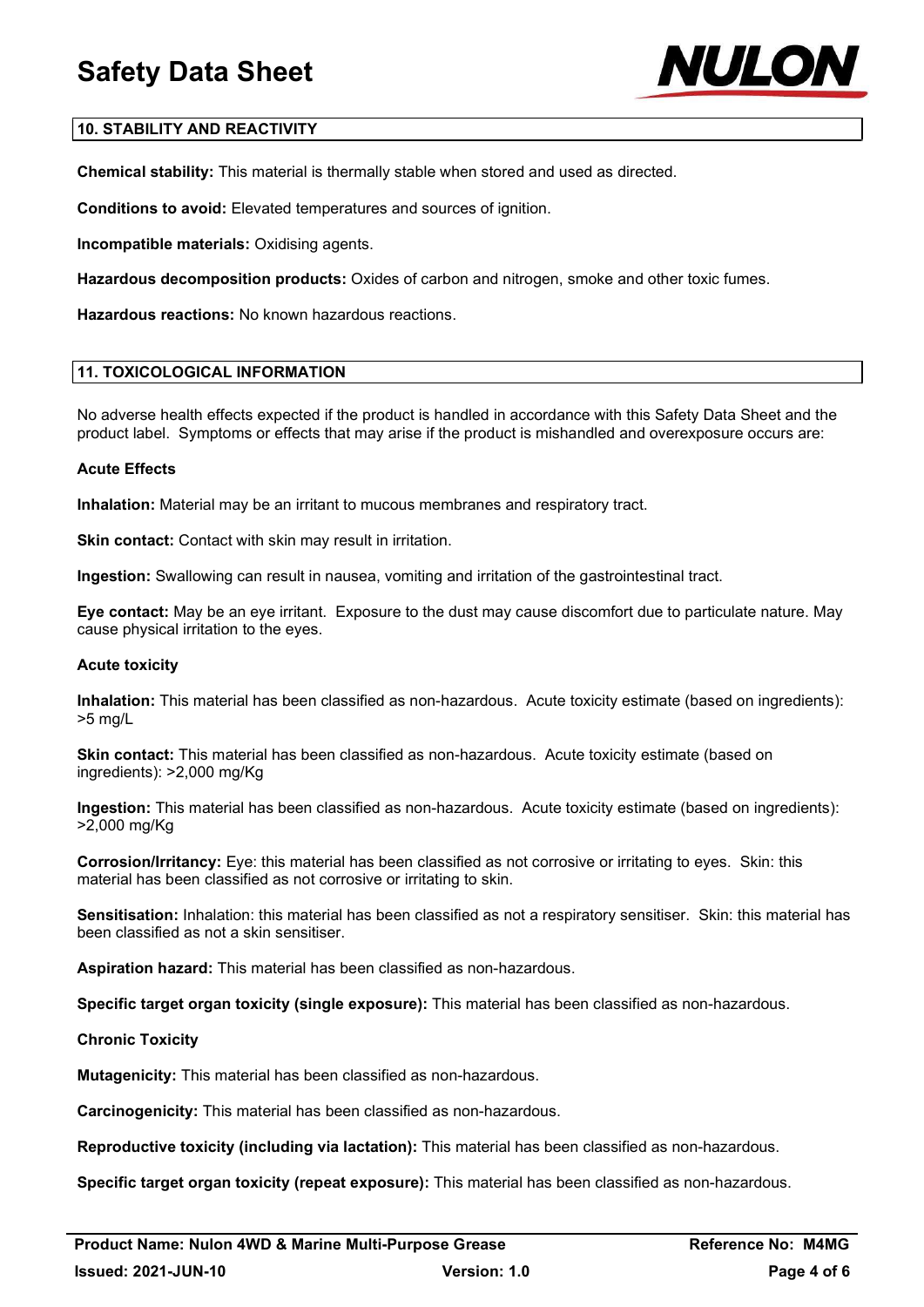

## 12. ECOLOGICAL INFORMATION

Avoid contaminating waterways.

Acute aquatic hazard: This material has been classified as non-hazardous. Acute toxicity estimate (based on ingredients): >100 mg/L

Long-term aquatic hazard: This material has been classified as non-hazardous. Non-rapidly or rapidly degradable substance for which there are adequate chronic toxicity data available OR in the absence of chronic toxicity data, Acute toxicity estimate (based on ingredients): >100 mg/L, where the substance is not rapidly degradable and/or BCF  $\leq$  500 and/or log K<sub>ow</sub>  $\lt$  4.

Ecotoxicity: No information available.

Persistence and degradability: No information available.

Bioaccumulative potential: No information available.

Mobility: No information available.

## 13. DISPOSAL CONSIDERATIONS

Persons conducting disposal, recycling or reclamation activities should ensure that appropriate personal protection equipment is used, see "Section 8. Exposure Controls and Personal Protection" of this SDS.

If possible material and its container should be recycled. If material or container cannot be recycled, dispose in accordance with local, regional, national and international Regulations.

## 14. TRANSPORT INFORMATION

## ROAD AND RAIL TRANSPORT

Not classified as Dangerous Goods by the criteria of the "Australian Code for the Transport of Dangerous Goods by Road & Rail" and the "New Zealand NZS5433: Transport of Dangerous Goods on Land".

## MARINE TRANSPORT

Not classified as Dangerous Goods by the criteria of the International Maritime Dangerous Goods Code (IMDG Code) for transport by sea.

## AIR TRANSPORT

Not classified as Dangerous Goods by the criteria of the International Air Transport Association (IATA) Dangerous Goods Regulations for transport by air.

#### 15. REGULATORY INFORMATION

## This material/constituent(s) is covered by the following requirements:

• All components of this product are listed on or exempt from the Australian Inventory of Industrial Chemicals (AIIC).

• All components of this product are listed on or exempt from the New Zealand Inventory of Chemical (NZIoC).

#### 16. OTHER INFORMATION

Reason for issue: First Issue

This information was prepared in good faith from the best information available at the time of issue. It is based on the present level of research and to this extent we believe it is accurate. However, no guarantee of accuracy is made or implied and since conditions of use are beyond our control, all information relevant to usage is offered